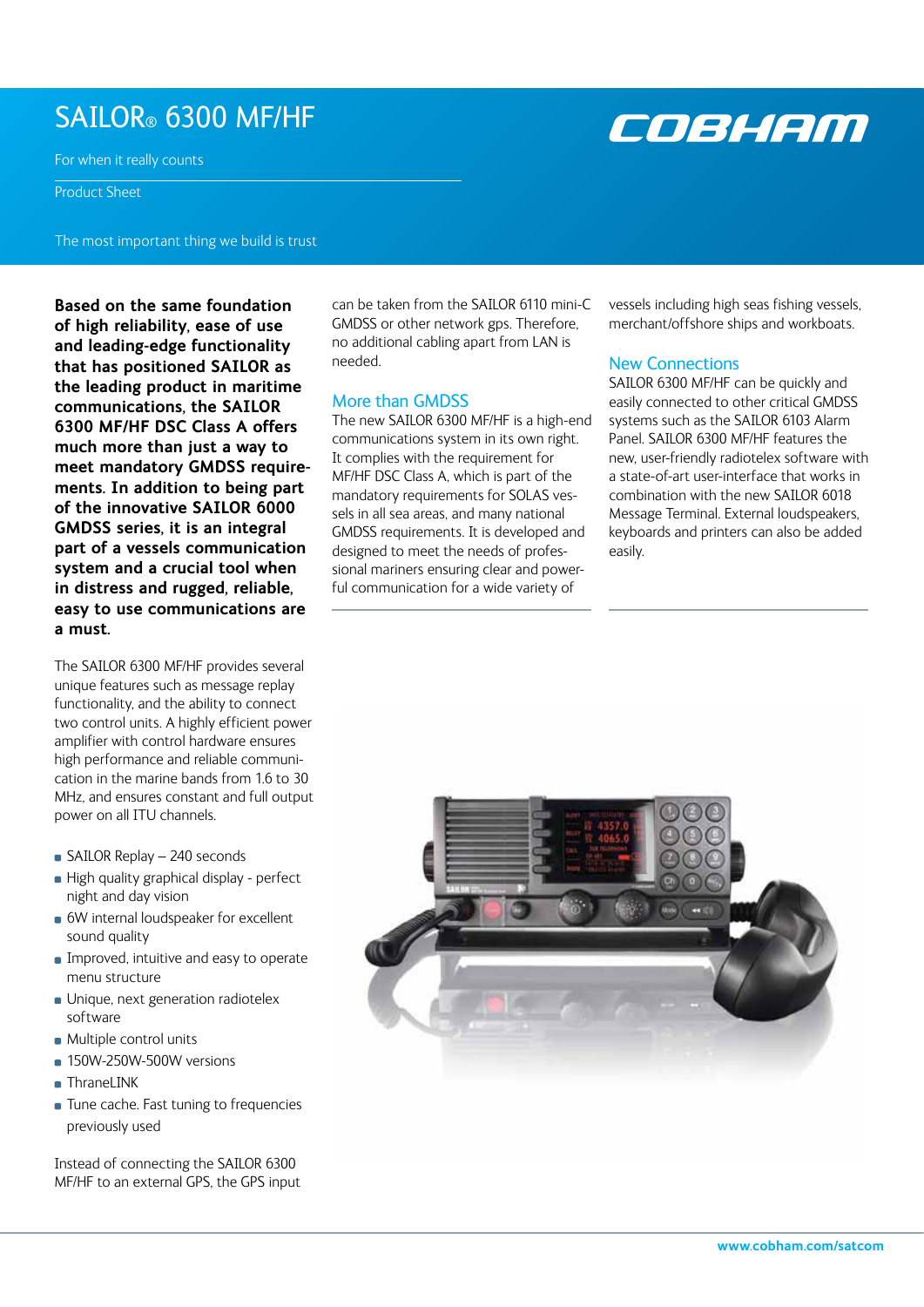# **TRAILOR® 6300 MF/HF**













238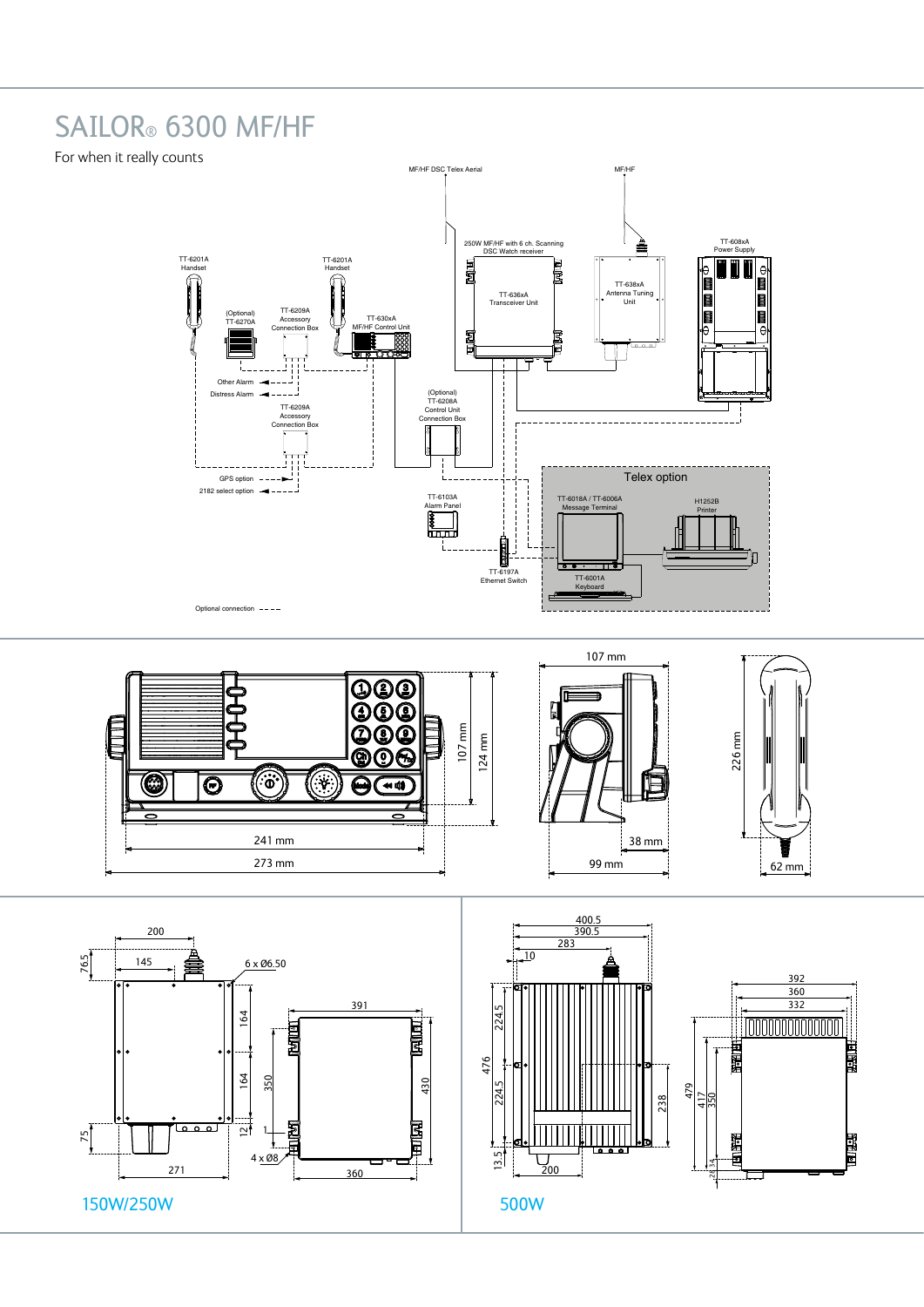# SAILOR® 6300 MF/HF

For when it really counts



### **SPECIFICATIONS**

| <b>Operating Modes</b>           | Simplex and semi-duplex SSB telephony, DSC, TELEX           |                                                                             |                          |       |  |
|----------------------------------|-------------------------------------------------------------|-----------------------------------------------------------------------------|--------------------------|-------|--|
|                                  | and AM broadcast reception                                  |                                                                             |                          |       |  |
| Operating temperature range      |                                                             | -15°C to +55°C (Antenna tuner: -25°C to +55°C)                              |                          |       |  |
| Supply voltage                   | Nominal 24V DC                                              |                                                                             |                          |       |  |
|                                  | Optional external AC power supply:                          |                                                                             |                          |       |  |
|                                  | 115/230V AC 50/60 Hz. Automatic changeover                  |                                                                             |                          |       |  |
|                                  | to DC in the absence of AC supply                           |                                                                             |                          |       |  |
| Power consumption                | Rx idle, 40W (approx. at 24V DC)                            |                                                                             |                          |       |  |
|                                  |                                                             | 150W                                                                        | 250W                     | 500W  |  |
|                                  | Tx, SSB speech:                                             | 175W                                                                        | 300W                     | 600W  |  |
|                                  | Tx, SSB two-tone:                                           | 300W                                                                        | 550W                     | 1100W |  |
|                                  | Tx, DSC/TELEX:                                              | 420W                                                                        | 600W                     | 1000W |  |
| User-programmable channels       | 199 frequency pairs with mode (1-199)                       |                                                                             |                          |       |  |
| User-programmable stations       | 40 stations with name. MMSI and station channel             |                                                                             |                          |       |  |
|                                  |                                                             |                                                                             |                          |       |  |
| <b>RECEIVER</b>                  |                                                             |                                                                             |                          |       |  |
| Frequency range                  | 150 kHz to 30 MHz                                           |                                                                             |                          |       |  |
| Aerial impedance                 | 50 $\Omega$                                                 |                                                                             |                          |       |  |
| Sensitivity                      | Telephony (J3E):                                            |                                                                             | -102 dBm for 20 dB SINAD |       |  |
|                                  | Broadcast (A3E):                                            |                                                                             | - 87 dBm for 20 dB SINAD |       |  |
|                                  | DSC/Telex (J2B):                                            | $-123$ dBm                                                                  |                          |       |  |
| Audio output power               | 6W with less than 10 % distortion                           |                                                                             |                          |       |  |
|                                  |                                                             |                                                                             |                          |       |  |
| <b>TRANSMITTER</b>               |                                                             |                                                                             |                          |       |  |
| Output power                     | 150W PEP +/-1.4 dB into 50 $\Omega$ SSB                     |                                                                             |                          |       |  |
|                                  | 85W +/- 1.4 dB into 50 $\Omega$ for DSC/TELEX               |                                                                             |                          |       |  |
|                                  |                                                             |                                                                             |                          |       |  |
|                                  | 250W PEP +/-1.4 dB into 50 $\Omega$ SSB.                    |                                                                             |                          |       |  |
|                                  | 125W +/- 1.4 dB into 50 $\Omega$ for DSC/TELEX              |                                                                             |                          |       |  |
|                                  |                                                             |                                                                             |                          |       |  |
|                                  | 500W 1.6 to 3.999 MHz 400W PEP +0/-1.4 dB into              |                                                                             |                          |       |  |
|                                  | 50 $\Omega$ SSB. 4.0 to 29.999 MHz 500W PEP +/- 1.4 dB into |                                                                             |                          |       |  |
|                                  | 50 $\Omega$ SSB.                                            |                                                                             |                          |       |  |
|                                  | 250W +/- 1.4 dB into 50 $\Omega$ for DSC/TELEX              |                                                                             |                          |       |  |
| Power reduction                  | Low approx.: 20W                                            |                                                                             |                          |       |  |
| Frequency range                  | ITU marine bands from 1605 kHz to 30 MHz                    |                                                                             |                          |       |  |
|                                  |                                                             |                                                                             |                          |       |  |
| <b>DSC-TELEX MODEM</b>           | Class A                                                     |                                                                             |                          |       |  |
| DSC Equipment class<br>Protocols |                                                             |                                                                             |                          |       |  |
|                                  | DSC: Complies to ITU-R M. 493-13 and M. 541-9               |                                                                             |                          |       |  |
|                                  | The SAILOR 6300 MF/HF DSC fulfills the requirements         |                                                                             |                          |       |  |
|                                  | of SOLAS and is intented for use in the maritime            |                                                                             |                          |       |  |
|                                  | environment                                                 |                                                                             |                          |       |  |
| Ship's identity                  | DSC: 9-digit identity number                                |                                                                             |                          |       |  |
|                                  | Telex: 5- and/or 9-digit identity numbers                   |                                                                             |                          |       |  |
| <b>INTERFACES</b>                |                                                             |                                                                             |                          |       |  |
|                                  |                                                             |                                                                             |                          |       |  |
|                                  |                                                             | NMEA: NMEA 0183 interface for GPS equipment<br>Industrial ethernet Line Key |                          |       |  |
|                                  | Transceiver AF line input/output and external key           |                                                                             |                          |       |  |
|                                  | interface. -10 to +10 dBm, 600 $\Omega$                     |                                                                             |                          |       |  |
|                                  | AUX alarm 2: Telex and non-distress/urgency                 |                                                                             |                          |       |  |
|                                  |                                                             |                                                                             |                          |       |  |
|                                  |                                                             | DSC alarm output                                                            |                          |       |  |

### **DSC RECEIVER**

| Frequency range | 150 kHz - 30 MHz         |  |
|-----------------|--------------------------|--|
| Scanning        | MF: 1 frequency          |  |
|                 | MF/HF: 6 frequencies     |  |
| Option          | Customizable frequencies |  |

### **ANTENNA TUNING UNIT**

| Frequency range     | 1.6 MHz - 27.5 MHz                 |  |  |
|---------------------|------------------------------------|--|--|
| Aerial requirements | 8-18 m wire and/or whip aerial     |  |  |
| Aerial tuning       | Fully automatic with no presetting |  |  |
| Tuning speed        | 0.1 - 8 sec Typical                |  |  |
| Power capability    | 150W/250W: 350W PEP in 50 $\Omega$ |  |  |
|                     | 600W PFP in 50 $\Omega$<br>500W:   |  |  |

### **DIMENSIONS AND WEIGHT**

|                         |         | 150W/250W              | 500W                         |
|-------------------------|---------|------------------------|------------------------------|
| <b>Transceiver Unit</b> | Width:  | 390 mm (15.3")         | 392 mm (15.4")               |
|                         | Height: | 445 mm (17.5")         | 507 mm (20")                 |
|                         | Depth:  | $127$ mm $(5")$        | 217 mm (5")                  |
|                         | Weight: | 19 Kg (41.9 lbs)       | 28 Kg (61.7 lbs)             |
| Antenna Tuning Unit     | Width:  | 290 mm (11.4")         | 401 mm (15.8")               |
|                         | Height: | 500 mm (19.7")         | $617$ mm $(24.3")$           |
|                         | Depth:  | $80 \text{ mm} (3.1")$ | 356 mm (14")                 |
|                         | Weight: | 3.3 Kg (7.3 lbs)       | 17 Kg (37.3 lbs)             |
| Control Unit            | Width:  | 241 mm (9.5")          | 241 mm (9.5")                |
|                         | Height: | 107 mm $(4.2")$        | 107 mm (4.2")                |
|                         | Depth:  | $107$ mm $(3.9")$      | $107 \text{ mm} (3.9^\circ)$ |
|                         | Weight: | 3.3 Kg (7.3 lbs)       | 3.3 Kg (7.3 lbs)             |